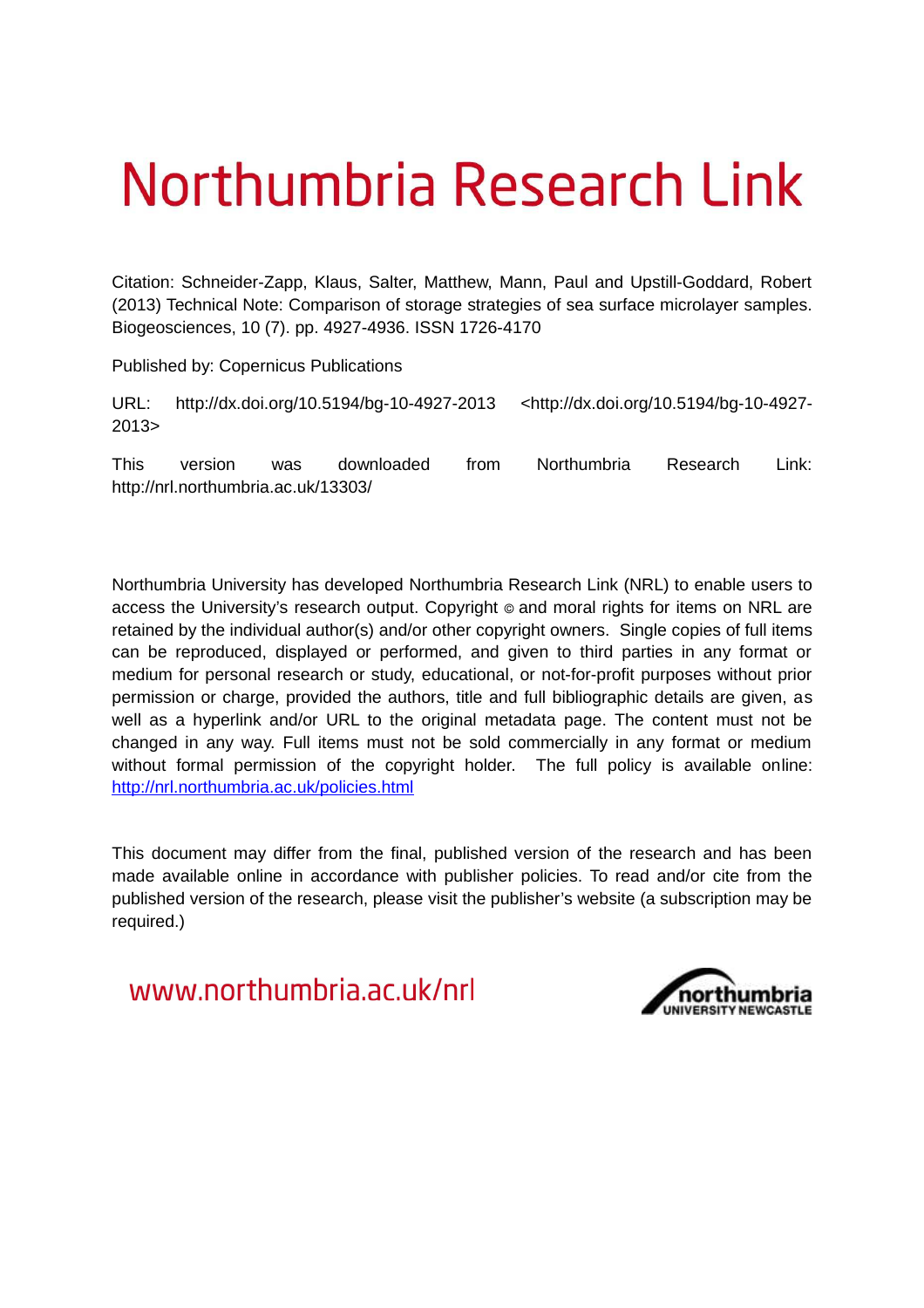Biogeosciences, 10, 4927[–4936,](#page-0-0) 2013 www.biogeosciences.net/10/4927/2013/ doi:10.5194/bg-10-4927-2013 © Author(s) 2013. CC Attribution 3.0 License.





## **Technical Note: Comparison of storage strategies of sea surface microlayer samples**

 $\mathbf{K}.$  Schneider-Zapp<sup>1</sup>, M. E. Salter<sup>2</sup>, P. J. Mann<sup>3</sup>, and R. C. Upstill-Goddard<sup>1</sup>

 $\frac{1}{2}$ geoscientische Geoscientische Geoscientische Geoscientische Geoscientische Geoscientische Geoscientische Geosc <sup>1</sup> Ocean Research Group, School of Marine Science and Technology, Newcastle University, Newcastle upon Tyne, NE1 7RU, UK

<sup>2</sup>Department of Applied Environmental Science (ITM), Stockholm University, Svante Arrhenius väg 8, 11418 Stockholm, Sweden

<span id="page-1-0"></span><sup>3</sup>Woods Hole Research Center, 149 Woods Hole Road, Falmouth, MA, USA

*Correspondence to:* K. Schneider-Zapp (klaus.schneider-zapp@newcastle.ac.uk)

Received: 1 February 2013 – Published in Biogeosciences Discuss.: 18 February 2013 Revised: 29 May 2013 – Accepted: 2 June 2013 – Published: 22 July 2013

**Abstract.** The sea surface microlayer (SML) is an important biogeochemical system whose physico-chemical analysis often necessitates some degree of sample storage. However, many SML components degrade with time so the development of optimal storage protocols is paramount. We here briefly review some commonly used treatment and storage protocols. Using freshwater and saline SML samples from a river estuary, we investigated temporal changes in surfactant activity (SA) and the absorbance and fluorescence of chromophoric dissolved organic matter (CDOM) over four weeks, following selected sample treatment and storage protocols. Some variability in the effectiveness of individual protocols most likely reflects sample provenance. None of the various protocols examined performed any better than dark storage at 4 <sup>○</sup>C without pre-treatment. We therefore recommend storing samples refrigerated in the dark.

#### **1 Introduction**

The sea surface microlayer (SML) is only tens to hundreds of micrometers deep, but represents a physically, chemically and biologically distinct environment. It contains unique microbial communities, is a site for the synthesis and concentration of organic matter components, including transparent exopolymer particles (TEP) implicated in marine snow formation, and surface active substances (SAS) that cause damping of surface turbulence and subsequent suppression of air-sea gas exchange [\(Cosovi](#page-8-0)ć, [2005;](#page-8-0) [Upstill-Goddard et al., 2003;](#page-9-0) [Cunliffe et al., 2011;](#page-8-1) [Wurl et al., 2011;](#page-9-1) [Salter et al., 2011\)](#page-9-2). SAS in seawater are predominantly natural phytoplankton exudates, such as polysaccharides, proteins and lipids, and their degradation products (Gašparović, [2012\)](#page-8-2), with additional contributions in coastal waters from terrestrial humic and fulvic acids. Production of SAS is thus seasonal and leads to strong seasonality of SML properties and air–sea gas exchange [\(Wurl et al., 2011\)](#page-9-1).

Several methods for sampling the SML are in common use [\(Zuev et al., 2001;](#page-9-3) [Cunliffe et al., 2013\)](#page-8-3), most commonly the mesh screen [\(Garrett, 1965\)](#page-8-4) and glass plates [\(Harvey](#page-8-5) [and Burzell, 1972\)](#page-8-5). Different sampling methods select different sampling depths [\(Cunliffe et al., 2013\)](#page-8-3) and also have slightly different sensitivities for certain components [\(Zuev](#page-9-3) [et al., 2001\)](#page-9-3), which complicates study inter-comparison. Additionally, the complex physico-chemical nature of the SML and the strong seasonality and reactivity of some of its main components also present challenges to sample handling and storage. Routine analyses providing valuable SML characterisation include chromophoric dissolved organic matter (CDOM) absorbance [\(Helms et al., 2008;](#page-8-6) [Frew et al., 2002\)](#page-8-7) and fluorescence [\(Hudson et al., 2007\)](#page-8-8). Total surfactant activ-ity (SA) (Cosović and Vojvodić, [1982\)](#page-8-9) is also an important parameter due to the role of surfactants in air–sea gas exchange [\(Frew et al., 2002\)](#page-8-7) but few data are available. For all of these methods, analysis in the field is usually not possible. Delays between sampling and analysis are thus inevitable and in the case of open ocean research cruises, these can extend over several weeks. Even where instrumentation is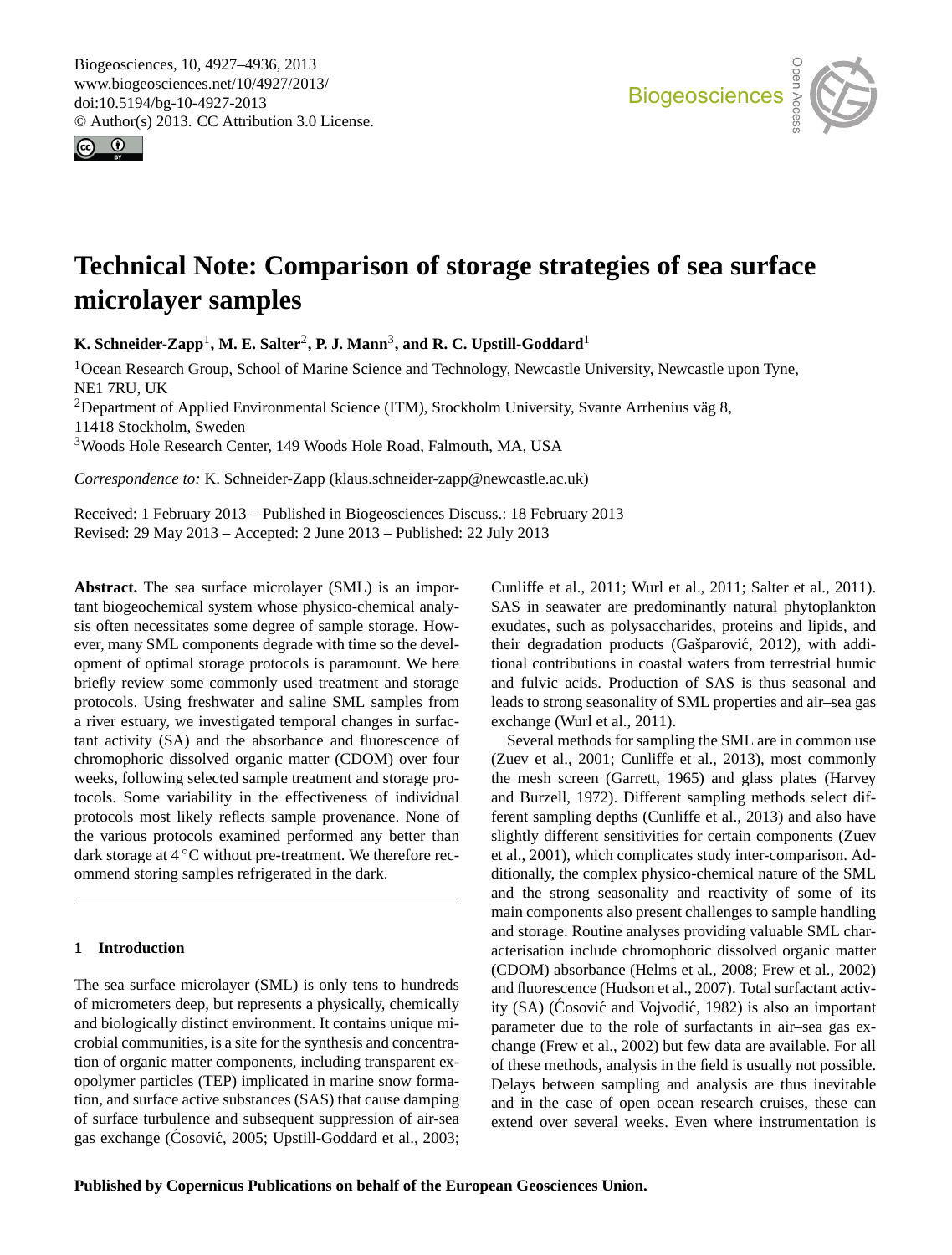<span id="page-2-0"></span>readily available the measurements can be time-consuming, making storage a significant issue for at least some samples. As some degree of SML sample storage is unavoidable, the development of storage protocols that minimise temporal degradation and contamination are essential.

There is currently little consensus regarding appropriate maximum storage times or recommended sample treatments for the routine SML analyses outlined above. Although earlier studies addressed sample storage for individual sea water components, reported results are sometimes conflicting and as far as we are aware the simultaneous evaluation of several storage protocols for several sea water analytes has not been adequately undertaken, and this is certainly so for the SML. To address this deficiency we examined the effects of several established storage protocols on the analysis of SA and CDOM absorbance and fluorescence in SML samples.

#### **2 Review of storage methods**

To set the context for our study it is appropriate here to briefly review some commonly used methods for preserving organic matter (OM) samples collected in natural waters.

Refrigeration in the dark at typically  $4\degree$ C is in common use for CDOM samples [\(Coble et al., 1998;](#page-7-0) [Baker,](#page-7-1) [2002;](#page-7-1) [Stedmon et al., 2003;](#page-9-4) [Wickland et al., 2007;](#page-9-5) [Fell](#page-8-10)[man et al., 2009;](#page-8-10) [Hood et al., 2009;](#page-8-11) [Lapworth et al., 2009\)](#page-8-12). However, while one study found no change in CDOM absorption in samples refrigerated for less than 24 h [\(Mitchell](#page-9-6) [et al., 2000\)](#page-9-6), another reported fluorophore-specific declines in fluorescence intensity dependant upon sample provenance [\(Hudson et al., 2009\)](#page-8-13). [Hunter and Liss \(1981\)](#page-8-14) found small SA losses from samples dark-stored at  $6^{\circ}$ C for up to a week, but an increase of 20 % after 34 days. Freezing of filtered samples at  $-20\degree C$  is also widely used for CDOM storage [\(Coble et al., 1998;](#page-7-0) [Murphy et al., 2008;](#page-9-7) [Conmy et al., 2009;](#page-7-2) [Walker et al., 2009;](#page-9-8) [Gao et al., 2010;](#page-8-15) [Spencer et al., 2010;](#page-9-9) [Yamashita et al., 2010b\)](#page-9-10) but again sample provenance appears to be important; highly coloured samples comprising mostly allochthonous OM tend to show greater changes during freeze/thaw than more optically clear autochthonousdominated OM samples. Two studies of a range of freshwaters found that after freeze/thaw, fluorescence intensities and adsorption coefficients showed both increases and decreases [\(Spencer et al., 2007a;](#page-9-11) [Hudson et al., 2009\)](#page-8-13), although overall CDOM loss was observed and protein-, humic-, and fulvic-like fluorophore intensities all declined [\(Hudson et al.,](#page-8-13) [2009\)](#page-8-13). Both studies concluded that there were no simple relationships between initial sample characteristics and changes during freeze/thaw and that correcting their data for this effect was therefore not possible. On the other hand, [Yamashita](#page-9-10) [et al.](#page-9-10) [\(2010b\)](#page-9-10) found CDOM absorbance to be unaffected by freezing, although FDOM data were compromised, and [Gao et al.](#page-8-15) [\(2010\)](#page-8-15) found that changes after freezing were less than 15 %. Other studies also found minimal effects of freeze/thaw on OM optical properties [\(Conmy et al., 2009;](#page-7-2) [Yamashita et al., 2010a\)](#page-9-12), and [Spencer et al. \(2010\)](#page-9-9) found that after freeze/thaw, changes in absorbance, spectral slope, specific UV absorbance, and fluorescence were within analytical error and always less than  $\pm 2\%$ .

Sample storage after chemical poisoning to arrest biological activity is another approach that has been commonly used in the literature, of which five types are common: (i) acidification to pH  $\sim$  2–3 using HCl or H<sub>3</sub>PO<sub>4</sub>; (ii) chloroform  $(CHCl<sub>3</sub>)$ ; (iii) sodium azide (NaN<sub>3</sub>); (iv) mercuric chlo-ride (HgCl<sub>2</sub>) [\(Kaplan, 1992;](#page-8-16) [Kirkwood, 1992;](#page-8-17) [Benner and](#page-7-3) [Hedges, 1993;](#page-7-3) [Ferrari et al., 1996;](#page-8-18) [Wiebinga and de Baar,](#page-9-13) [1998;](#page-9-13) [Kattner, 1999;](#page-8-19) [Gardolinski et al., 2001;](#page-8-20) [Aufdenkampe](#page-7-4) [et al., 2007;](#page-7-4) [Hur et al., 2007;](#page-8-21) [Bouillon et al., 2009;](#page-7-5) [Stubbins](#page-9-14) [et al., 2010\)](#page-9-14); and (v) Formalin [\(Wurl et al., 2009\)](#page-9-15). A note of caution is the possible modification of the analytes of interest but only the effect of acidification has been examined extensively, as it is often used to prevent microbial degradation in CDOM samples and because lowering the pH reduces the tendency towards metal-DOM complexation. However, CDOM absorption has been observed to increase with increasing pH [\(Andersen et al., 2000\)](#page-7-6) and acidification is also reported to change fluorescence intensities and to introduce spectral shifts. For example, [Patel-Sorrentino et al. \(2002\)](#page-9-16) observed an increase in fluorescence intensity with increasing pH between 1 to 10–11 and a decrease at pH 12; [Mobed](#page-9-17) [et al. \(1996\)](#page-9-17) found a red shift in florescence intensity maxima with increasing pH in soil-derived humics. The same study also reported a blue shift with increasing pH in aquatic derived DOM. [Spencer et al. \(2007a\)](#page-9-11) found that pH significantly affects CDOM and EEM measurements and that it is especially severe at extreme pH values. Based on this evidence the acidification of samples for CDOM absorbance and fluorescence measurements should be avoided.

While mercuric chloride is deliberately used to inhibit microbial growth in some studies, there are consequent effects on CDOM [\(Kratzer et al., 2000;](#page-8-22) [Helms et al., 2008;](#page-8-6) [Spencer](#page-9-18) [et al., 2009\)](#page-9-18) and it has been shown to quench DOM fluorescence [\(Fu et al., 2007;](#page-8-23) [Yamashita and Jaffe, 2008\)](#page-9-19). Sodium azide has been reported to have no effect [\(Ferrari et al., 1996;](#page-8-18) [Astoreca et al., 2009\)](#page-7-7) but also to cause up to 10 % increase in absorption [\(Tiltstone et al., 2002\)](#page-9-20). [Patel-Sorrentino et al.](#page-9-16) [\(2002\)](#page-9-16) found that sodium azide had no measurable effect on the EEMs of two humic-like fluorophores. The use of toxic chemicals is also problematic from a practical standpoint. Chloroform is difficult to handle because of its volatility and its potential loss through plastic bottles [\(Kremling and Brug](#page-8-24)[mann, 1999\)](#page-8-24), while mercuric chloride and sodium azide are very toxic to aquatic organisms and may have long term adverse environmental effects (hazardous waste).

Previous studies focussed on single aspects and sometimes reported storage results are conflicting. To the knowledge of the authors, a comparative test for the effects of different treatments on several measurements has not been conducted.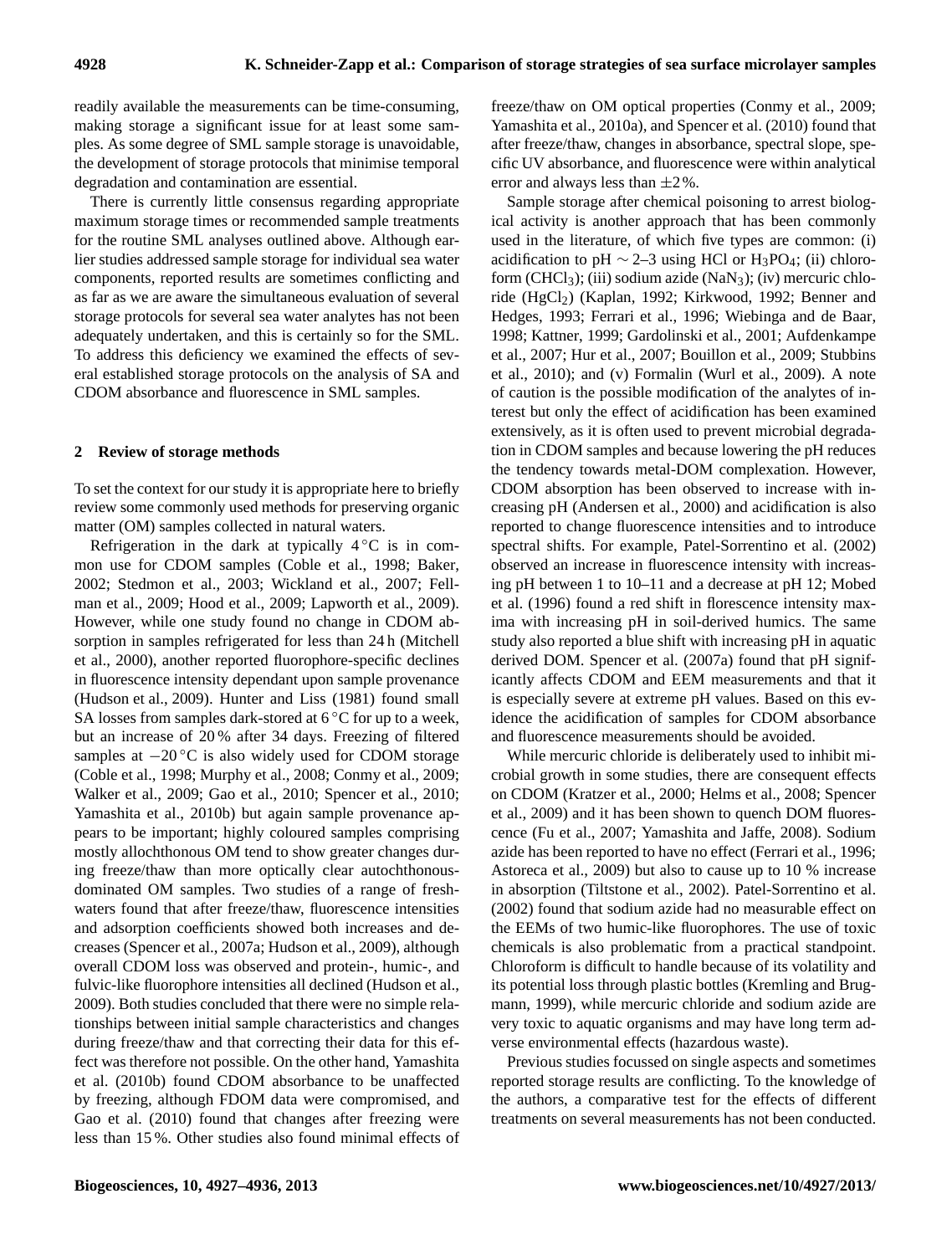| No. | Treatment                                                                                             | Sampling location    |
|-----|-------------------------------------------------------------------------------------------------------|----------------------|
|     | No treatment                                                                                          | Estuarine & riverine |
| 2   | Fixed with 1 % Formalin (final concentration) (Wurl et al., 2009)                                     | Estuarine            |
| 3   | Poisoned with $6 \mu$ mol $L^{-1}$ AgNO <sub>3</sub> (Kim et al., 2008). The salt was                 | Estuarine            |
|     | baked at $200\,^{\circ}\text{C}$ to remove remnants of surfactants before making up<br>the poison     |                      |
| 4   | Filtered with silver filter                                                                           | Estuarine & riverine |
| 5   | Filtered with 0.2 µm surfactant free cellulose acetate (SFCA) filter (Ku-<br>jawinski et al., 2002)   | Estuarine & riverine |
| 6   | Filtered with 0.2 um surfactant free cellulose acetate (SFCA) filter and<br>poisoned with $HgCl2$     | Estuarine & riverine |
| 7   | Filtered with 0.2 um surfactant free cellulose acetate (SFCA) filter and<br>frozen at $-20^{\circ}$ C | Estuarine & riverine |
|     |                                                                                                       |                      |

<span id="page-3-0"></span>**Table 1.** Treatments used for the SML samples. All samples were stored in the dark and, with the exception of treatment 7, at 4 ◦C.

We tested the effects of different established storage protocols on SA, CDOM, and fluorescence.

#### **3 Materials and methods**

All sampling and laboratory equipment was acid-washed with 10 % HCl and rinsed three times with ultra-pure water (Milli-Q, Millipore System Inc., USA) prior to use. Glass equipment additionally was baked at 450 ◦C overnight. SML samples were collected from the Tyne estuary (NE UK) on 17 March 2011 (salinities 0 and 17.4), 12 May 2011 (salinity 17.0) and 1 June 2011 (salinity 15.8) using a Garret screen [\(Garrett, 1965\)](#page-8-4) (mesh 16, wire diameter 0.36 mm, opening 1.25 mm) into "aged" plastic bottles (i.e. all leachable components removed) and transported to the laboratory. A 5 L sample was collected at each station over a duration of approximately 2 hours. The Garrett screen was selected due to its ease of use even at high winds and its wide application in the literature. Although different sampling devices will result in slightly different samples due to differences in SML sample depth [\(Cunliffe et al., 2013\)](#page-8-3), there is also great variability between sampling locations and times which will equally affect storage results. These natural variations are considered much higher than variations which are potentially introduced by the choice of the sampling method. Therefore we consider our results to be applicable for other sampling techniques as well.

<span id="page-3-1"></span>In the laboratory, the samples were pumped using a peristaltic pump and silicone perstaltic tubing into 15 mL sterile polypropylene plastic tubes or 20 mL glass bottles for later analysis. For treatments which involved filtration, the respective filter was inline. To make sample handling as consistent as possible, unfiltered samples were pumped through empty filter holders. Subsequently, for treatments involving poisoning, the poison was applied using pipettes before storing at  $4^{\circ}$ C or  $-20^{\circ}$ C, depending on the treatment. All samples were collected in triplicate. For each treatment, 3 replicates  $\times$ 4 time points  $\times$ 3 variables (SA, CDOM, FDOM), i.e. 36, tubes/bottles were prepared (for treatments stored in both glass and plastic, 36 each).

The selected treatments are listed in Table [1](#page-2-0) and are all in common use (see below). Filtering removes bacteria and thereby reduces bio-degradation but it also removes particulate matter and hence a significant portion of SAS. Consequently it has been recommended to measure SA on unfiltered samples [\(Cosovi](#page-8-0)ć, [2005\)](#page-8-0). Poisoning samples by various means arrests bio-degradation but can lead to cell lysis and the leaching of SAS [\(Lee and Fisher, 1992;](#page-8-27) [Gardner et al., 1983\)](#page-8-28). Our selected procedures examined the net result of all of these. Poisoning by  $AgNO<sub>3</sub>$  and  $HgCl<sub>2</sub>$  were examined. Acidification processes were not considered due to the problems found in previous studies (Sect. [2\)](#page-1-0).

For all protocols, the first sample  $(t_0)$  was analysed as soon as possible after treatment (i.e. the same or following day). All samples were kept in the dark and all, except treatment 7 which was kept frozen at  $-20$  °C, were kept at 4 °C following common practice [\(Coble et al., 1998;](#page-7-0) [Baker, 2002;](#page-7-1) [Sted](#page-9-4)[mon et al., 2003;](#page-9-4) [Wickland et al., 2007;](#page-9-5) [Fellman et al., 2009;](#page-8-10) [Hood et al., 2009;](#page-8-11) [Lapworth et al., 2009\)](#page-8-12). Subsequent analyses were carried out after one, two, and four weeks. Treatments 1 and 6 were stored both in glass and polypropylene bottles to examine the comparative influences of these materials. All others, i.e. treatments 2–5 and 7, were stored in polypropylene only.

SA was measured by phase-sensitive AC voltammetry (Cosović and Vojvodić, [1982\)](#page-8-9) (Metrohm 797 VA Computrace, Metrohm, Switzerland) with a hanging mercury drop, a silver/silver chloride reference electrode and a platinum wire auxiliary electrode. Calibration used the non-ionic soluble surfactant Triton T-X-100. Samples were brought to salinity 35 prior to measurement by adding surfactant-free  $3 \text{ mol} L^{-1}$ NaCl solution. For each measurement, a new mercury drop was created and the first few drops discarded. Surfactants accumulated on the drop at  $V = -0.6V$  for 15 s with stirring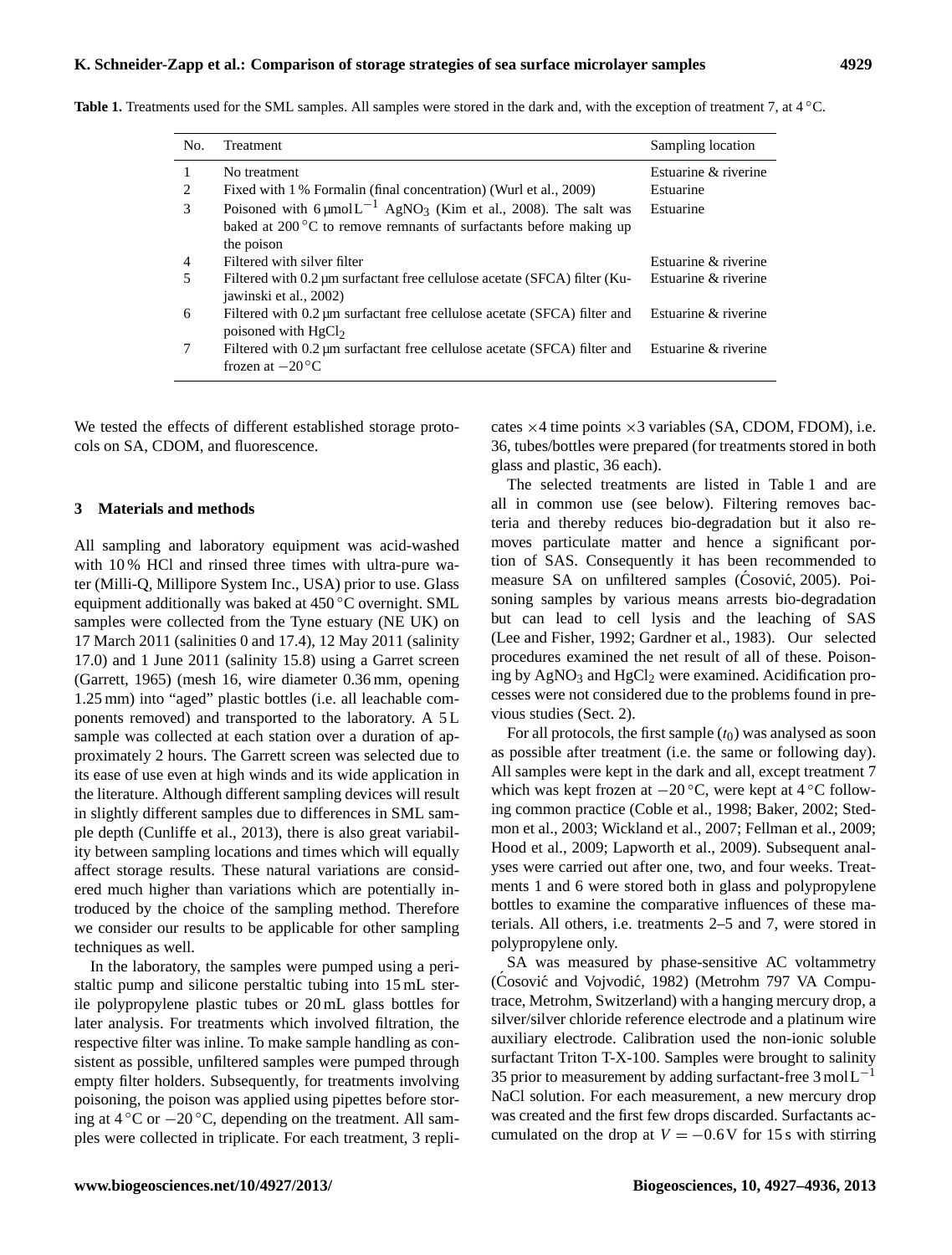**Table 2.** Characteristics of identified PARAFAC components. Maximal excitation and emission wavelengths are given, secondary excitation maxima are shown in parentheses. Description contains previously assigned characteristics and names of similar components as shown in the References column.

| Comp. | $Ex \lambda$ (nm) | $Em \lambda$ (nm) | Description                                | References                                  |
|-------|-------------------|-------------------|--------------------------------------------|---------------------------------------------|
|       | 265               | 533               | Humic-like terrestrial DOM                 | Murphy et al. (2008)                        |
|       | < 250(305)        | 425               | Humic-like, low molecular weight           | Murphy et al. (2008), Fellman et al. (2010) |
|       | < 250(365)        | 479               | Humic-like, high molecular weight          | Fellman et al. (2010)                       |
|       | 265               | 429               | Reduced, humic-like group                  | Cory and McKnight (2005)                    |
|       | 280               | 342               | Tryptophan-like, amino acids free or bound | Murphy et al. (2008), Fellman et al. (2010) |

<span id="page-4-0"></span>

**Fig. 1.** Surfactant activity (SA) and CDOM  $E_2$  :  $E_3$  vs. storage time for estuarine SML samples stores in glass and plastic, SA (top) exemplary for the situation without change, and CDOM  $E_2$ :  $E_3$  (bottom) as the only example where there is an influence.

(1000 rpm). Alternating voltage scans of 10 mV at 75 Hz produced a current which was measured. Each response was corrected for the added NaCl solution and expressed as an equivalent T-X-100 concentration.

CDOM absorbance and fluorescence [\(Spencer et al.,](#page-9-21) [2007b\)](#page-9-21) were determined by UV/VIS spectrophotometry (Varian Cary 100 Bio) and UV/VIS spectrofluorometry (Varian Cary Eclipse Fluorescence Spectrophotometer), respectively (Varian Inc, USA). Both used 10 mm path length quartz cuvettes, rinsed three times with ultra-pure water and once with sample before each measurement. Ultra-pure water blanks were measured at the start and end of each run. Absorbance was measured over the wavelength range 800 nm–200 nm in 1 nm steps. Acquired spectra were corrected for drift by subtracting the mean 700 nm to 800 nm absorption (samples are transparent in that range) and the blank spectrum was subtracted. Spectral slopes S [\(Helms](#page-8-6) [et al., 2008\)](#page-8-6) and the 250 nm to 365 nm absorption ratio (also called  $E_2$ :  $E_3$ ) were used to indicate dissolved organic matter (DOM) composition (or "quality").  $E_2 : E_3$ tracks changes in DOM molecular size and S is an index of average DOM characteristics (chemistry, source, diagenesis). Both are largely independent of CDOM concentration [\(Helms et al., 2008\)](#page-8-6). For estimating S we used nonlinear regression on the wavelength region 350 nm to 400 nm. CDOM fluorescence excitation-emission matrices (EEMs) were collected over excitation wavelengths 250 nm–450 nm in 5 nm steps and emission wavelengths 280 nm–600 nm in 4 nm steps. EEMs were averaged over 0.1 s. Blank scans were subtracted from sample EEM matrices, which were then corrected for inner filter and instrument effects [\(Cory](#page-8-31) [et al., 2010\)](#page-8-31). HgCl<sub>2</sub> quenches DOM fluorescence [\(Fu et al.,](#page-8-23) [2007;](#page-8-23) [Yamashita and Jaffe, 2008\)](#page-9-19), hence we did not measure the fluorescence of  $HgCl<sub>2</sub>$  poisoned samples. In total, 186 resulting EEMs were modelled with parallel factor analyses (PARAFAC; [Stedmon and Bro, 2008\)](#page-9-22). Five different fluorophores were identified using split-half validation and residual analyses (Table [2\)](#page-3-0).

Statistical tests evaluated any significant differences. For examining glass vs. plastic, we fitted a linear model with generalised least squares and varying variances. An analysis of variance (ANOVA) was then used to determine whether the variable "tube material" exerts no influence (i.e. the factor was compatible with zero). Rejections were at the 5 % level. For comparing compatibility with no change, each variable (SA, CDOM S, CDOM  $E_2 : E_3$ ) and each treatment were tested separately using an ANOVA. For investigating the effect of the treatments, each treatment was compared to "no treatment" using a linear model fitted with generalised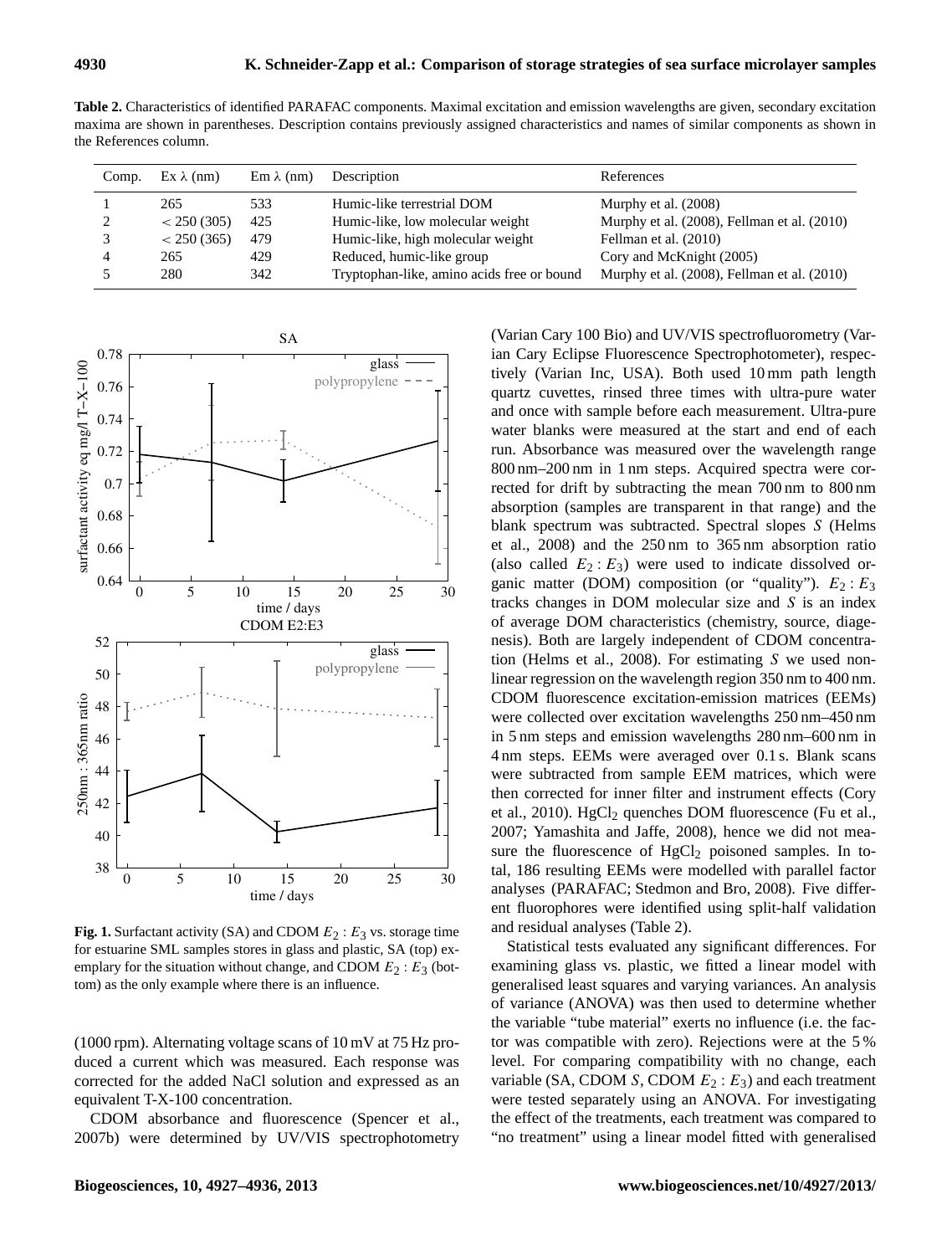

<span id="page-5-0"></span>Fig. 2. Relative change of surfactant activity (SA) in respect to "No treatment" at t<sub>0</sub> vs. storage time for SML samples collected from the Tyne estuary for different treatments as detailed in Table [1.](#page-2-0) Differences at  $t_0$  are caused by treatment effects. Treatments are labelled in each figure and marked with a star if compatible with no change over time.

least squares. An ANOVA then tested if the parameter "treatment" had no influence. Statistics were calculated using the "R" software package. For every analysis, the statistics were checked using Q-Q plots and the distribution of residuals. Results which did not pass were discarded. Except for the statistical tests which operated on the original values, results were normalised to those for no treatment at  $t_0$  to facilitate direct comparisons of changes during storage. Errors are expressed as the standard deviation of the triplicate analyses.

#### **4 Results and discussion**

We found that in all instances except CDOM  $E_2$ :  $E_3$  for samples treated with  $HgCl<sub>2</sub>$ , storage in either glass or polypropylene did not significantly affect our analytical results (SA  $p = 0.45$ , CDOM S  $p = 0.55$ , CDOM  $E_2 : E_3$  for silver filter  $p = 0.74$ ). Figure [1](#page-3-1) shows the comparison graphically, for SA as example for the cases with no influence, and for CDOM  $E_2$ :  $E_3$  as the only case where there is an influence.

<span id="page-5-1"></span>The selected treatments produced varying SA responses (Fig. [2\)](#page-4-0). Formalin (treatment 2) produced an initial increase of 10 % at  $t_0$ , which may reflect additional DOM leached from dying cells. If so, it is evidently essentially complete immediately following the addition. The filtered frozen sample (treatment 7) initially showed lower SA, likely due to particulate matter removal, whereas the unfrozen filtered sample (treatment 5) did not. This could be explained by clogging, causing a change in the effective filter pore size. Poisoning apparently partly compensated surfactant removal by filtering by introducing leached material (treatments 4 and 6). The untreated sample showed a maximal change of −10 %. Only the untreated sample ( $p = 0.52$ ), frozen ( $p = 0.17$ ) and poisoning with HgCl<sub>2</sub> ( $p = 0.06$ ) are compatible with no change over time.

CDOM responses are shown in Figs. [3](#page-5-0) and [4.](#page-5-1) Formalin introduced significant absorption even in blank water samples, which precludes its use in CDOM storage protocols.  $HgCl<sub>2</sub>$ significantly changed the absorption at small wavelengths: the 250 nm to 365 nm absorption ratio changed 10-fold (off scale in Fig. [4\)](#page-5-1). Silver filtration and freezing also led to large changes. Ag $NO<sub>3</sub>$  gave the best performance with changes up to 15 % in  $E_2$ :  $E_3$  and 20 % in S, with the untreated sample showing changes up to 20 %.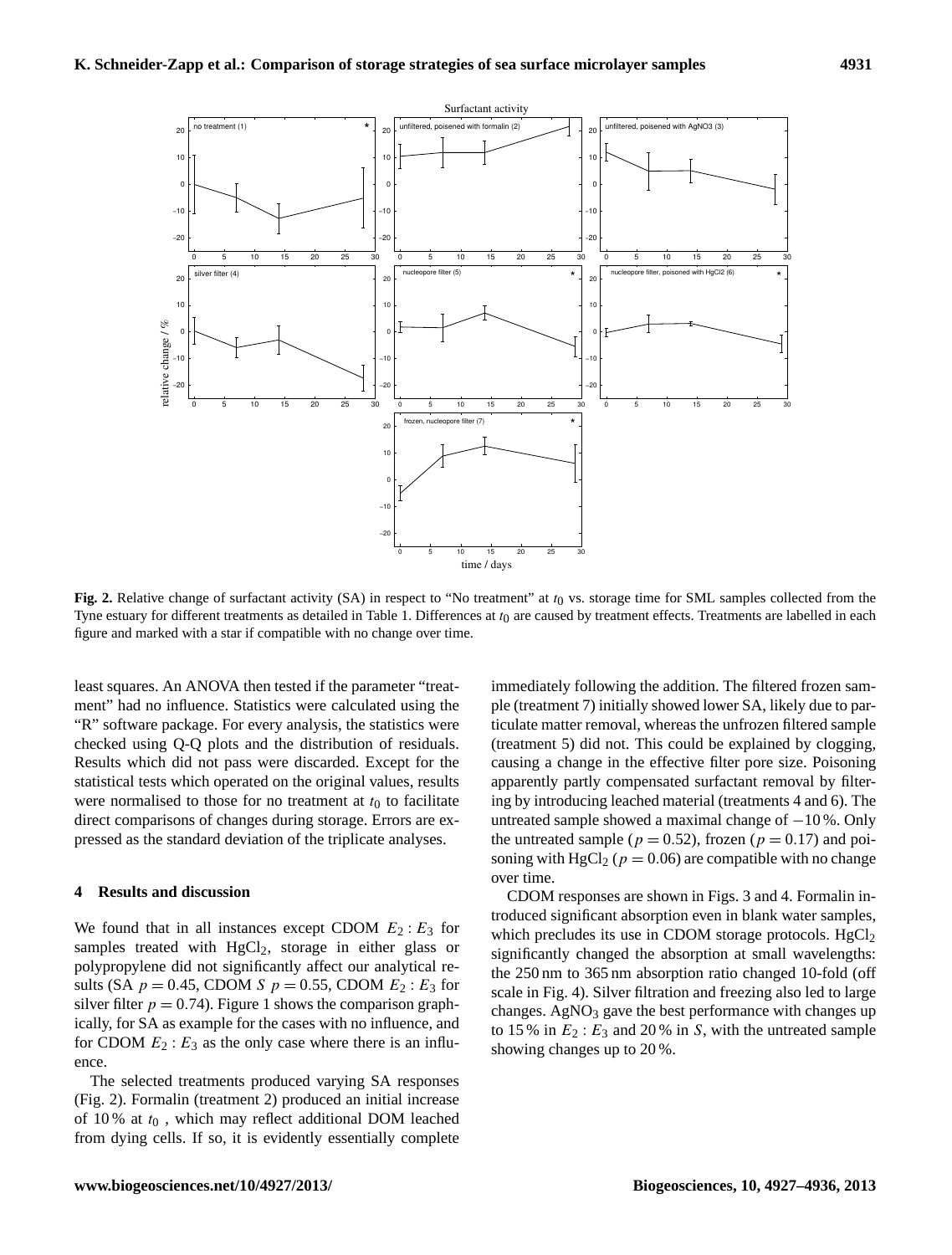

**Fig. 3.** Relative change of CDOM slope parameter S in respect to "No treatment" at  $t_0$  vs. storage time for SML samples collected from the Tyne estuary for different treatments as detailed in Table [1.](#page-2-0) Differences at  $t_0$  are caused by treatment effects. Treatments are labelled in each figure.

<span id="page-6-2"></span><span id="page-6-1"></span><span id="page-6-0"></span>

**Fig. 4.** Relative change of 250 nm to 365 nm absorption ratio ( $E_2$ :  $E_3$ ) in respect to no treatments at  $t_0$  vs. storage time for SML samples collected from the Tyne estuary for different treatments as detailed in Table [1.](#page-2-0) Differences at  $t_0$  are caused by treatment effects. Treatments are labelled in each figure. Note that  $HgCl<sub>2</sub>$  is off scale and thus not shown.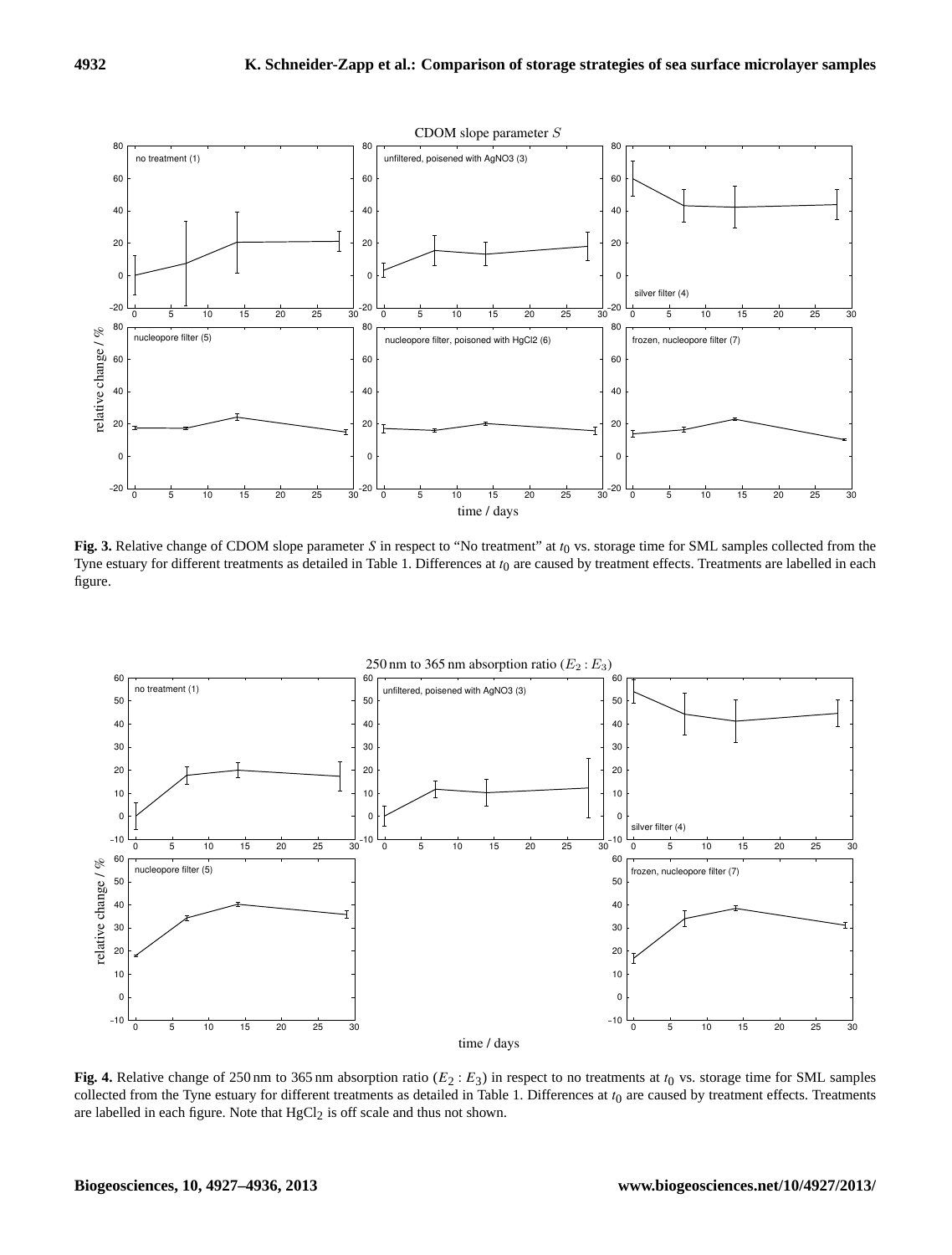

Surfactant activity

<span id="page-7-8"></span>**Fig. 5.** SA vs. storage time for untreated SML samples collected from the Tyne estuary at two different locations (estuarine and riverine, sampling days and salinities S are stated in the plots) and on different days. Note that the left axis shows relative change, while the right axis shows absolute values. Data compatible with no change over time is marked with a star.

**Table 3.** Statistical evaluation of no effect of storage time (p value). Tests were run separately for each treatment (as detailed in Table [1\)](#page-2-0) and variable. For  $p < 0.05$  time is considered to have a significant influence. Unmeasured data are shown as n/a; statistics that did not pass the quality control as "–".

| Treatment | SА    | CDOM S | CDOM $E_2$ : $E_3$ |
|-----------|-------|--------|--------------------|
|           | 0.52  | 0.12   | 0.05               |
| 2         | 0.004 | n/a    | n/a                |
| 3         | 0.004 |        | 0.14               |
| 4         | 0.002 | 0.14   | 0.21               |
| 5         | 0.10  |        |                    |
| 6         | 0.06  | 0.70   | 0.58               |
|           | 0.17  | 0.36   | 0.10               |

Table [3](#page-6-0) shows the results of the statistical test against no change over time (disregarding initial change compared to the untreated sample) for all variables and treatments. Overall, none of the sample storage protocols examined performed any better than "no treatment". Table [4](#page-6-1) shows the results for the statistical test against "no treatment". Nearly all treatments are significantly different (for SA only silver

<span id="page-7-7"></span><span id="page-7-6"></span><span id="page-7-4"></span>**Table 4.** Statistical evaluation of no effect of treatment (p value). Each treatment as detailed in Table [1](#page-2-0) was separately tested against "No treatment". For  $p < 0.05$  the treatment is considered to be significantly different from "No treatment".

<span id="page-7-1"></span>

| Treatment | <b>SA</b> | CDOM S | CDOM $E_2$ : $E_3$ |
|-----------|-----------|--------|--------------------|
| 2         | 0.002     | 0.97   | 0.12               |
| 3         | 0.000     | n/a    | n/a                |
| 4         | 0.80      | 0.000  |                    |
| 5         | 0.000     |        | 0.000              |
| 6         | 0.000     |        |                    |
|           |           | 0.000  | 0.000              |
|           |           |        |                    |

<span id="page-7-5"></span><span id="page-7-3"></span>filter (4), and for CDOM only Formalin (2) are not significantly different). For no treatment all investigated variables are compatible, thus all pre-treatments significantly modify the samples.

<span id="page-7-2"></span><span id="page-7-0"></span>Perhaps unsurprisingly, changes during storage depend on the initial SAS concentration and composition. Figure [5](#page-6-2) shows SA vs. time for the four samples examined: high SA freshwater and three lower SA estuarine waters. Only the estuarine sample from 01/06 showed any clear downward trend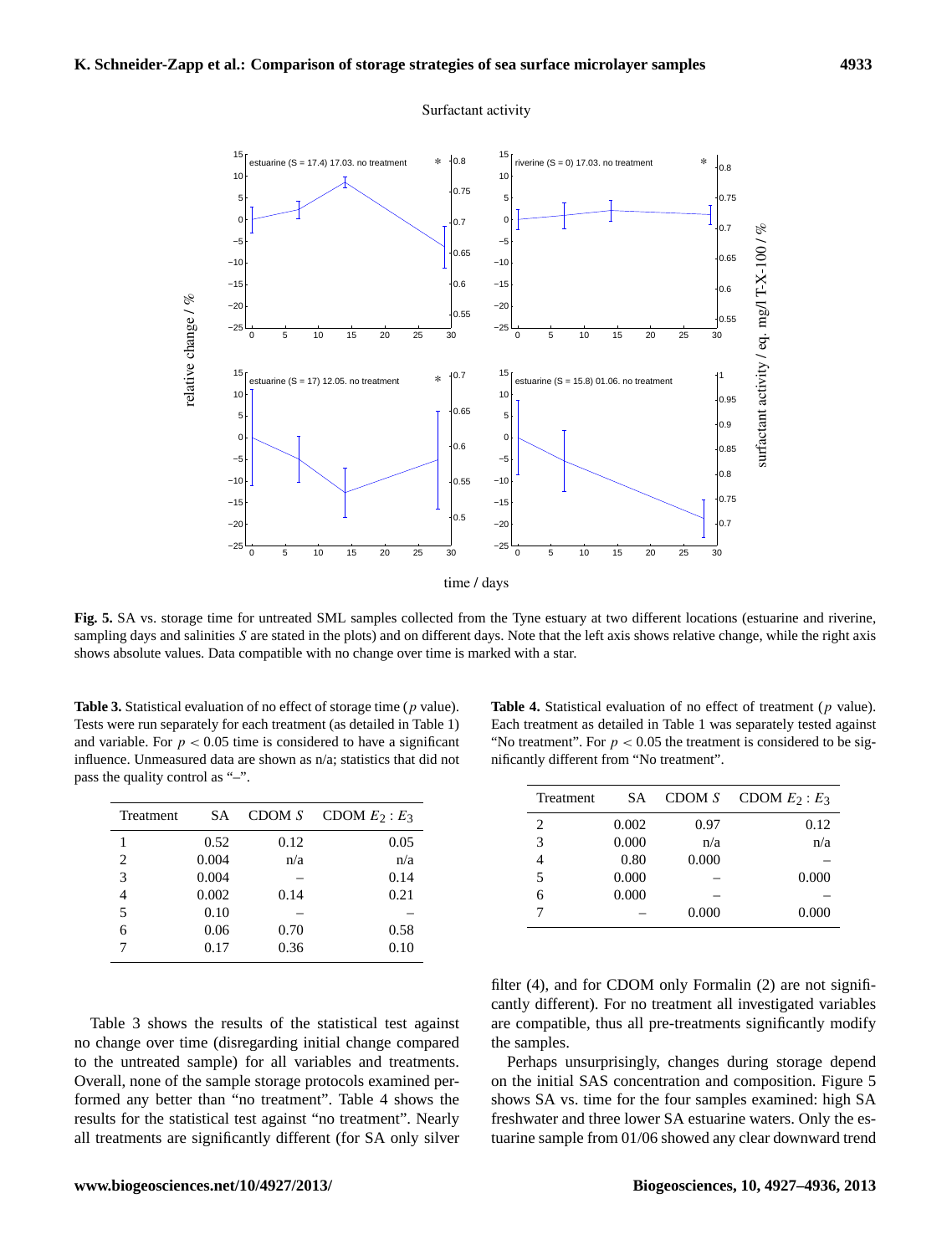<span id="page-8-31"></span><span id="page-8-30"></span><span id="page-8-0"></span>

<span id="page-8-9"></span><span id="page-8-3"></span><span id="page-8-1"></span>**Fig. 6.** Relative change of the five different fluorescence components as detailed in Table [2](#page-3-0) vs. storage time for the untreated sample.

<span id="page-8-10"></span>in SA; none of the others showed any significant temporal change ( $p = 0.12$ ,  $p = 0.63$ , and  $p = 0.53$ , respectively). Initial changes due to the treatments (e.g. SAS leaching due to poisoning) also showed significant scatter for the different sampling locations and times, indicating that treatment effects cannot be easily predicted (data not shown).

<span id="page-8-29"></span><span id="page-8-18"></span>Different SAS components degrade differently. Figure [6](#page-7-8) shows relative changes in fluorescence components in the untreated sample. Tryptophan-like substances (component 5) and reduced humic-like groups (component 4) apparently degrade more rapidly than humic-like substances (components 1–3).

<span id="page-8-7"></span>Findings of previous studies for CDOM and FDOM (Sect. [2\)](#page-1-0) support the notion that changes in sample characteristics during storage can vary greatly, dependent not only on the selected sample treatment and storage time, but also on the initial sample composition. Our comparison of SA and CDOM changes of the same samples shows that SA and CDOM do not always behave similarly. Consequences for the subsequent analysis of SML samples stored according to various protocols may therefore be difficult to predict precisely with any great confidence. However within error changes over time for untreated samples during the first 14 days of storage are not significant for most samples.

#### <span id="page-8-28"></span><span id="page-8-23"></span><span id="page-8-15"></span>**5 Conclusions**

<span id="page-8-20"></span>A storage experiment using SML samples of varying salinities and seven different storage protocols showed that measured surfactant activity and CDOM absorption and fluorescence all depended on sample provenance as well as initial sample treatment and subsequent storage times. Moreover, all analyses showed significant scatter between triplicates <span id="page-8-6"></span><span id="page-8-5"></span><span id="page-8-4"></span><span id="page-8-2"></span>and none of the several protocols examined performed any better than that of "no treatment". This highlights the difficulty of devising adequate storage protocols for SML samples. If all variables are considered, none of the tested protocols were compatible with "no treatment". This is probably due to the potential problem of organic material leaching from dying cells on poisoning and the likely removal of significant particulate organic matter on filtration. Therefore we must conclude that where the storage of samples for SAS and CDOM analysis is necessitated by circumstances, such samples should remain untreated and be stored at  $4^{\circ}$ C in the dark for as short a time as possible. For storage of 7 days we found this protocol to result in an error of less than 12 % in SA compared to samples analysed immediately following collection and for most samples, temporal changes are not significant within the first 14 days of storage.

<span id="page-8-13"></span><span id="page-8-11"></span><span id="page-8-8"></span>*Acknowledgements.* We acknowledge and appreciate funding made available by the German Research Foundation (DFG; research fellowship to K. Schneider-Zapp), the UK Natural Environment Research Council (NERC; Grant number NE/IO15299/1), and the School of Marine Science and Technology, Newcastle University.

<span id="page-8-14"></span>Edited by: G. Herndl

#### <span id="page-8-21"></span>**References**

- Andersen, D., Alberts, J., and Takacs, M.: Nature of natural organic matter (NOM) in acidified and limed surface waters, Water Res., 34, 266–278, 2000.
- <span id="page-8-19"></span><span id="page-8-16"></span>Astoreca, R., Rousseau, V., and Lancelot, C.: Coloured dissolved organic matter (CDOM) in Southern North Sea waters: Optical characterization and possible origin, Estuarine, Coast. Shelf Sci., 85, 633–640, 2009.
- <span id="page-8-25"></span>Aufdenkampe, A., Mayorga, E., Hedges, J., Llerena, C., Quay, P., Gudeman, J., Krusche, A., and Richey, J.: Organic matter in the Peruvian headwaters of the Amazon: Compositional evolution from the Andes to the lowland Amazon mainstem, Organ. Geochem., 38, 337–364, 2007.
- <span id="page-8-22"></span><span id="page-8-17"></span>Baker, A.: Fluorescence excitation-emission matrix characterization of river waters impacted by a tissue mill effluent, Envir. Sci. Tech., 36, 1377–1382, 2002.
- <span id="page-8-24"></span>Benner, R. and Hedges, J.: A test of the accuracy of freshwater DOC measurements by high-temperature catalytic oxidation and UVpromoted persulfate oxidation, Mar. Chem., 41, 161–165, 1993.
- <span id="page-8-26"></span>Bouillon, S., Abril, G., Borges, A. V., Dehairs, F., Govers, G., Hughes, H. J., Merckx, R., Meysman, F. J. R., Nyunja, J., Osburn, C., and Middelburg, J. J.: Distribution, origin and cycling of carbon in the Tana River (Kenya): a dry season basin-scale survey from headwaters to the delta, Biogeosciences, 6, 2475–2493, doi[:10.5194/bg-6-2475-2009,](http://dx.doi.org/10.5194/bg-6-2475-2009) 2009.
- <span id="page-8-12"></span>Coble, P., Del Castillo, C., and Avril, B.: Distribution and optical properties of CDOM in the Arabian Sea during the 1995 Southwest Monsoon, Deep-Sea Res., Part 2, 45, 2195–2223, 1998.
- <span id="page-8-27"></span>Conmy, R., Coble, P., Cannizzaro, J., and Heil, C.: Influence of extreme storm events on West Florida Shelf CDOM distributions, J. Geophys. Res., 114, G00F04, doi[:10.1029/2009JG000981,](http://dx.doi.org/10.1029/2009JG000981) 2009.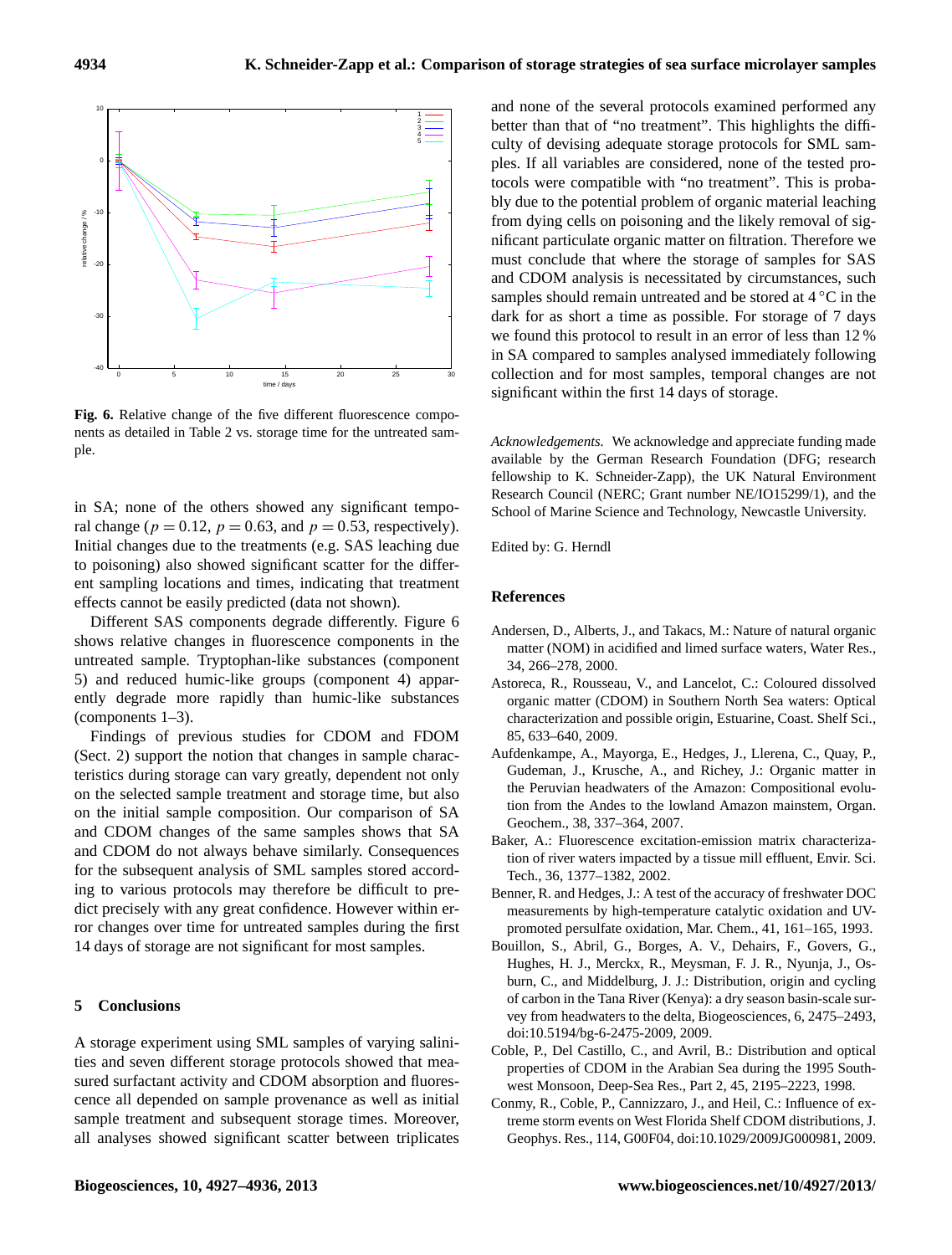### **K. Schneider-Zapp et al.: Comparison of storage strategies of sea surface microlayer samples 4935**

- <span id="page-9-6"></span>Cory, R. M. and McKnight, D. M.: Fluorescence Spectroscopy Reveals Ubiquitous Presence of Oxidized and Reduced Quinones in Dissolved Organic Matter, Environ. Sci. Technol., 39, 8142– 8149, doi[:10.1021/es0506962,](http://dx.doi.org/10.1021/es0506962) 2005.
- Cory, R. M., Miller, M. P., McKnight, D. M., Guerard, J. J., and Miller, P. L.: Effect of instrument-specific response on the analysis of fulvic acid fluorescence spectra, Limnol. Oceanogr. Meth., 8, 67–78, 2010.
- Cosović, B.: Surface-Active Properties of the Sea Surface Microlayer and Consequences for Pollution in the Mediterranean Sea, in: The Mediterranean Sea, vol. 5 part K of *The Handbook of Environmental Chemistry*, pp. 541–553, Springer Berlin/Heidelberg, doi[:10.1007/b107150,](http://dx.doi.org/10.1007/b107150) 2005.
- <span id="page-9-17"></span> $\acute{C}$ osović, B. and Vojvodić, V.: The application of ac polarography to the determination of surface-active substances in seawater, Limnol. Oceanogr., 27, 361–369, 1982.
- <span id="page-9-7"></span>Cunliffe, M., Upstill-Goddard, R. C., and Murrell, J. C.: Microbiology of aquatic surface microlayers, FEMS Microbiol. Rev., 35, 233–246, doi[:10.1111/j.1574-6976.2010.00246.x,](http://dx.doi.org/10.1111/j.1574-6976.2010.00246.x) 2011.
- <span id="page-9-16"></span>Cunliffe, M., Engel, A., Frka, S., Gašparović, B., Guitart, C., Murrell, J. C., Salter, M., Stolle, C., Upstill-Goddard, R., and Wurl, O.: Sea surface microlayers: A unified physicochemical and biological perspective of the air–ocean interface, Prog. Oceanogr., 109, 104–116, doi[:10.1016/j.pocean.2012.08.004,](http://dx.doi.org/10.1016/j.pocean.2012.08.004) 2013.
- <span id="page-9-2"></span>Fellman, J., Hood, E., Edwards, R., and D'Amore, D.: Changes in the concentration, biodegradability, and fluorescent properties of dissolved organic matter during stormflows in coastal temperate watersheds, J. Geophys. Res.-Biogeo, 114, G01021, doi[:10.1029/2008JG000790,](http://dx.doi.org/10.1029/2008JG000790) 2009.
- <span id="page-9-11"></span>Fellman, J. B., Hood, E., and Spencer, R. G. M.: Fluorescence spectroscopy opens new windows into dissolved organic matter dynamics in freshwater ecosystems: A review, Limnol. Oceanogr., 55, 2452–2462, doi[:10.4319/lo.2010.55.6.2452,](http://dx.doi.org/10.4319/lo.2010.55.6.2452) 2010.
- <span id="page-9-21"></span>Ferrari, G., Dowell, M., Grossi, S., and Targa, C.: Relationship between the optical properties of chromophoric dissolved organic matter and total concentration of dissolved organic carbon in the southern Baltic Sea region, Mar. Chem., 55, 299–316, 1996.
- <span id="page-9-18"></span>Frew, N. M., Nelson, R. K., Bock, E. J., McGillis, W. R., Edson, J. B., and Hara, T.: Spatial variations in surface microlayer surfactants and their role in modulating air-sea exchange, in: Gas Transfer at Water Surfaces, edited by Donelan, M. A., Saltzman, E. S., Wanninkhof, R., and Drennan, W. M., vol. 127 of *Geophysical Monograph Series*, 153–159, AGU Press, Washington DC, 2002.
- <span id="page-9-9"></span>Fu, P., Wu, F., Liu, C., Wang, F., Li, W., Yue, L., and Guo, Q.: Fluorescence characterization of dissolved organic matter in an urban river and its complexation with Hg(II), Appl. Geochem., 22, 1668–1679, 2007.
- <span id="page-9-22"></span>Gao, L., Fan, D., Li, D., and Cai, J.: Fluorescence characteristics of chromophoric dissolved organic matter in shallow water along the Zhejiang coasts, southeast China, Marine Environmental Research, 69, 187–197, 2010.
- <span id="page-9-4"></span>Gardner, W. D., Hinga, K. R., and Marra, J.: Observations on the degradation of biogenic material in the deep ocean with implications on accuracy of sediment trap fluxes, J. Mar. Res., 41, 195– 214, 1983.
- Gardolinski, P., Hanrahan, G., Achterberg, E., Gledhill, M., Tappin, A., House, W., and Worsfold, P.: Comparison of sample storage protocols for the determination of nutrients in natural waters, Wa-

ter Res., 35, 3670–3678, 2001.

- <span id="page-9-14"></span>Garrett, W. D.: Collection of slick-forming materials from the sea surface, Limnol. Oceanogr., 10, 602–605, 1965.
- Gašparović, B.: Decreased production of surface-active organic substances as a consequence of the oligotrophication in the northern Adriatic Sea, Est. Coast. Shelf Sci., 115, 33–39, doi[:10.1016/j.ecss.2012.02.004,](http://dx.doi.org/10.1016/j.ecss.2012.02.004) 2012.
- <span id="page-9-20"></span>Harvey, G. W. and Burzell, L. A.: A simple microlayer method for small samples, Limnol. Oceanogr., 17, 156–157, 1972.
- Helms, J. R., Stubbins, A., Ritchie, J. D., Minor, E. C., Kieber, D. J., and Mopper, K.: Absorption spectral slopes and slope ratios as indicators of molecular weight, source, and photobleaching of chromophoric dissolved organic matter, Limnol. Oceanogr., 53, 955–969, doi[:10.4319/lo.2008.53.3.0955,](http://dx.doi.org/10.4319/lo.2008.53.3.0955) 2008.
- <span id="page-9-8"></span><span id="page-9-0"></span>Hood, E., Fellman, J., Spencer, R., Hernes, P., Edwards, R., Di-Amore, D., and Scott, D.: Glaciers as a source of ancient and labile organic matter to the marine environment, Nature, 462, 1044–1048, 2009.
- Hudson, N., Baker, A., and Reynolds, D.: Fluorescence analysis of dissolved organic matter in natural, waste and polluted waters – A review, River. Res. Applic., 23, 631–649, 2007.
- <span id="page-9-5"></span>Hudson, N., Baker, A., Reynolds, D., Carliell-Marquet, C., and Ward, D.: Changes in freshwater organic matter fluorescence intensity with freezing/thawing and dehydration/ rehydration, J. Geophys. Res.-Biogeo, 114, G00F08, doi[:10.1029/2008JG000915,](http://dx.doi.org/10.1029/2008JG000915) 2009.
- <span id="page-9-15"></span><span id="page-9-13"></span>Hunter, K. A. and Liss, P. S.: Polarographic measurement of surface-active material in natural waters, Water Res., 15, 203 – 215, doi[:10.1016/0043-1354\(81\)90113-5,](http://dx.doi.org/10.1016/0043-1354(81)90113-5) 1981.
- <span id="page-9-1"></span>Hur, J., Jung, N., and Shin, J.: Spectroscopic distribution of dissolved organic matter in a dam reservoir impacted by turbid storm runoff, Environ. Monitor. Assess., 133, 53–67, 2007.
- <span id="page-9-19"></span>Kaplan, L.: Comparison of high-temperature and persulfate oxidation methods for determination of dissolved organic carbon in freshwaters, Limnol. Oceanogr., 37, 1119–1125, 1992.
- Kattner, G.: Storage of dissolved inorganic nutrients in seawater: poisoning with mercuric chloride, Mar. Chem., 67, 61–66, 1999.
- <span id="page-9-12"></span>Kim, J. Y., Lee, C., Cho, M., and Yoon, J.: Enhanced inactivation of *E. coli* and MS-2 phage by silver ions combined with UV-A and visible light irradiation, Water Res., 42, 356–362, 2008.
- <span id="page-9-10"></span>Kirkwood, D.: Stability of solutions of nutrient salts during storage, Mar. Chem., 38, 151–164, 1992.
- Kratzer, S., Bowers, D., and Tett, P.: Seasonal changes in colour ratios and optically active constituents in the optical Case-2 waters of the Menai Strait, North Wales, Int. J. Remote Sens., 21, 2225–2246, 2000.
- <span id="page-9-3"></span>Kremling, K. and Brugmann, L.: 2. Filtration and storage, in: Methods of seawater analysis, edited by Grashoff, K., Kremling, K., and Ehrhardt, M., Wiley-TCH, Germany, 3rd Edn., 1999.
- Kujawinski, E. B., Farrington, J. W., and Moffett, J. W.: Evidence for grazing-mediated production of dissolved surface-active material by marine protists, Mar. Chem., 77, 133–142, 2002.
- Lapworth, D., Gooddy, D., Allen, D., and Old, G.: Understanding groundwater, surface water, and hyporheic zone biogeochemical processes in a Chalk catchment using fluorescence properties of dissolved and colloidal organic matter, J. Geophys. Res.-Biogeo, 114, G00F02, doi[:10.1029/2009JG000921,](http://dx.doi.org/10.1029/2009JG000921) 2009.
- Lee, B.-G. and Fisher, N. S.: Decomposition and release of elements from zooplankton debris, Mar. Ecol. Prog. Ser., 88, 117–128,